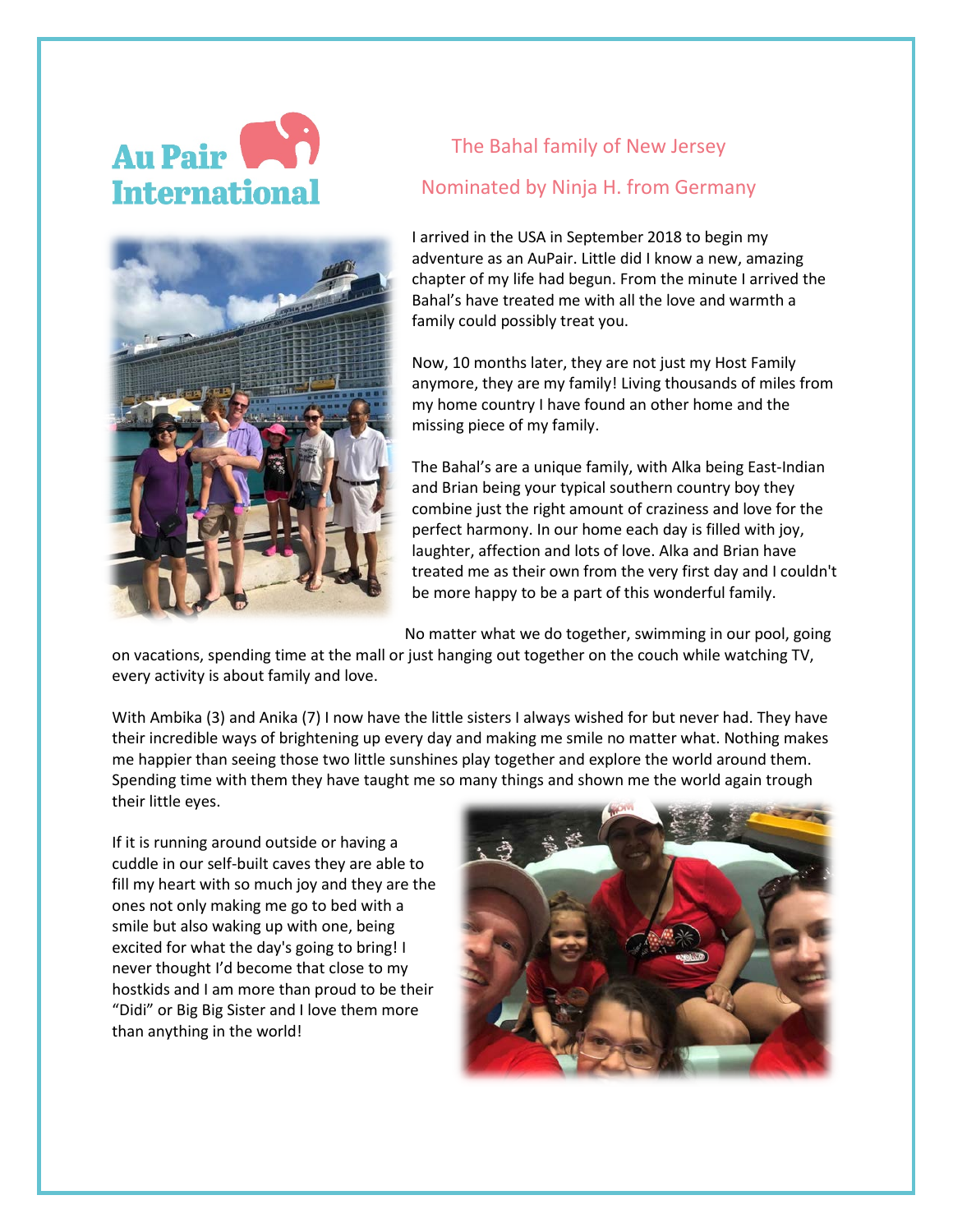But my time here wouldn't be what it is if it wasn't for Alka, Brian and Alka's father Rajinder/Nana, who lives with us for about 7 months of the year. They go above and beyond every single day making sure I am happy, comfortable and making me feel like I am at home. They care for me as if I was their own by always listening to me, supporting me and being there for me whenever I need it. I am beyond grateful for all the advice they have given me so far which has helped me to grow as a person, become more independent and have more selfesteem. It is safe for me to say they have made me a better person!

Being an AuPair in the Bahal Family is so much more than just a job for me, it is being part of an amazing family union and learning new things every day.

I originally planned on only staying for a year but the Bahal's give me so much love and make me feel happier than ever before which made me change my mind. I also couldn't imagine leaving



this amazing family after a year, so I decided to extend with them for an other 9 months. I am beyond excited for everything that is yet to come on this amazing adventure! I enjoy every second of family time we spend together and I know for sure that even after our time together is over they will always have a place in my heart and be an important part of my life!



The Bahal family deserves to be the Host Family of the year because they have shown me that family isn't always blood. It is the people in your life who want you in theirs, the ones who accept you for who you are. The ones that would do anything to see you smile and who love you no matter what! It doesn't matter how long you've been in each others lives, it is about how important and special you are to each other and how big of a difference you make for each other!

They say that home is where the heart is and with all the love we give each other on a daily basis my home right now is with the Bahal's.